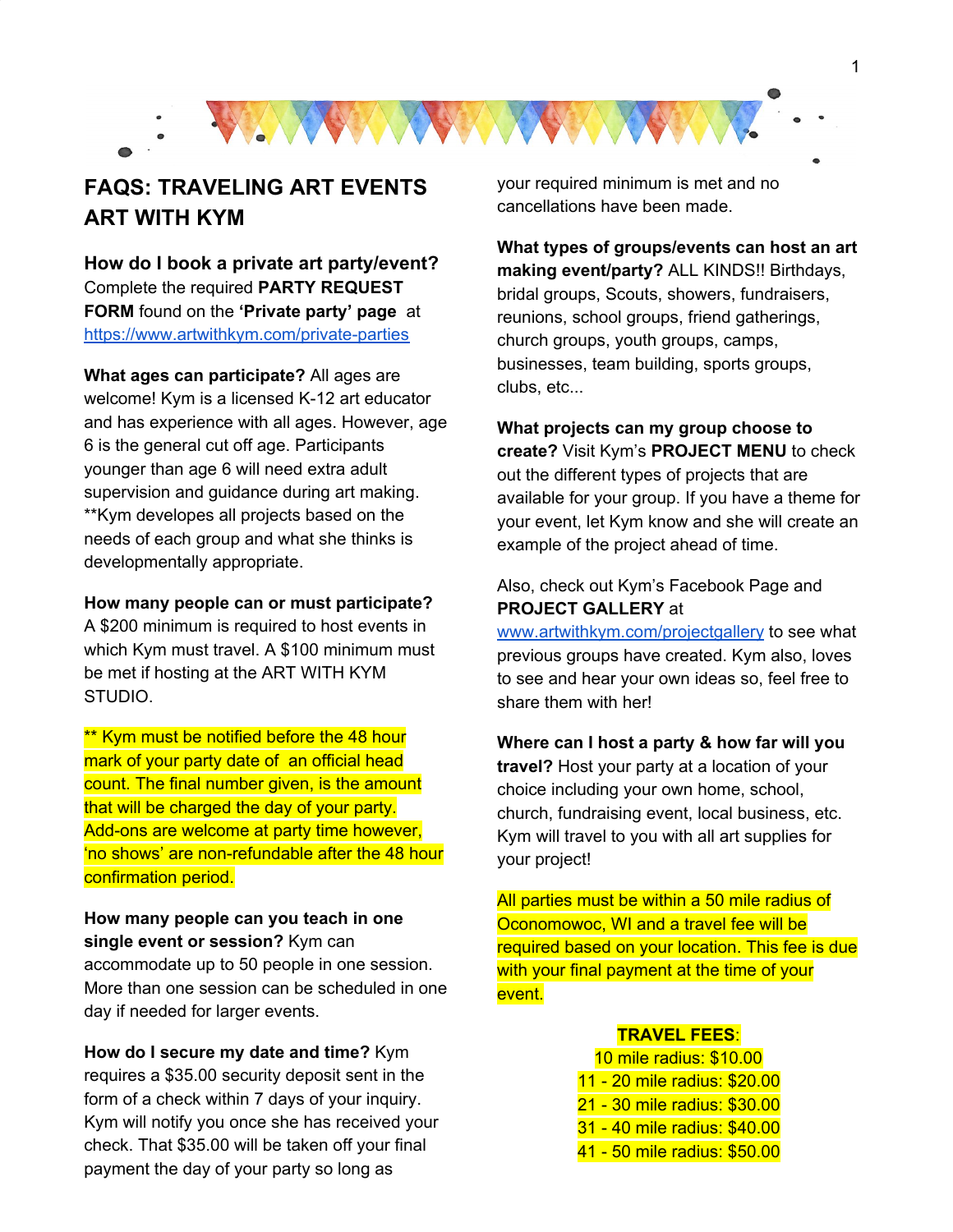**Is there anything that I need to provide for my event?** Yes. You must provide adequate table top space and chairs for your guests to work. If hosting your event at a public location, it is your duty to reserve a space and check all rules that they may have for your group ahead of time. Kym does not provide table coverings or is responsible for any mess or damage created by participants.

**What do you provide for art events?** Kym will provide all necessary art supplies for your group. Supplies vary per the project you choose. For painting projects, Kym does provide smocks.

**How long does an art event last?** The art making will vary in time due to your project choice and amount of participants. Kym will determine the time range after the age of the group is provided and your project is chosen. Events can range from 1.5 hours to 3.5 hours max.

**Do you do all of the set up and clean up?** Yes. Kym will arrive between 30 - 60 minutes before your event to set up all art supplies. Please, have your work space ready to go and directions for unloading and parking for Kym in advance. Kym will clean up all messes created on behalf of the art making process.

**What if I must cancel my event?** Please, notify Kym at least 48 hours in advance of your cancelation. Your \$35.00 deposit is non-refundable under any circumstances. If a new time and date can be mutually agreed upon at the time of your cancellation, your original \$35.00 deposit may be re-used for your new date. Make-up dates requested at another time (after the 48 hour cancellation period) will require another security deposit.

**What if my participants run late and the event does not start on time?** Kym will allow a 10 minute wait period for all participants to arrive. If participants have not arrived within that period, the project will begin. Depending on the amount of participants, those who are behind, are responsible for getting themselves caught up.

In the case that an entire group is running late and Kym must wait more than 10 minutes, a \$5.00 fee will be required for every 5 minutes Kym must wait to begin. Kym will still try her hardest to get the entire group finished at an appropriate time.

**What forms of payment do you accept for private parties/events?** Kym only accepts cash or check for private events. Your security deposit is due within 7 days of your date request in the form of a check and the remainder of your total is due at the time of your party in cash or check. \*All checks can be made out to Art With Kym

**How do groups pay with participants paying individually?** The host is responsible for collecting all participants money. The amount must total the correct amount that was given to Kym at the 48 hour confirmation period. Remember, ad-ons will be accepted to the final amount. The host may write out one check or pay with the individual cash and/or checks provided by participants.

**How do fundraisers work?** Make sure to visit <https://www.artwithkym.com/group-fundraisers> to complete your FUNDRAISER REQUEST FORM.

Canvas painting is the only project option for fundraising events. Kym will donate \$15.00 from each participant to your group or cause! Projects chosen for fundraisers must equate to a \$35.00 value or more per participant.

A \$500.00 minimum is required to host a fundraising event. Group leaders are responsible for collecting all money in advance. Your method of fee collection is up to you. One check is due to Kym at the beginning of your event. Kym will write a check in the name of your group or charity at the end of your event with your cut of the total profits.

If the host does not fore-see the required minimum being met at the 48 hour confirmation period, Kym does have the right to cancel the event. In the event of cancellation, the host is responsible for all refunds to participants.

A confirmed total of participants must be given to Kym 48 hours in advance. That is the total owed to